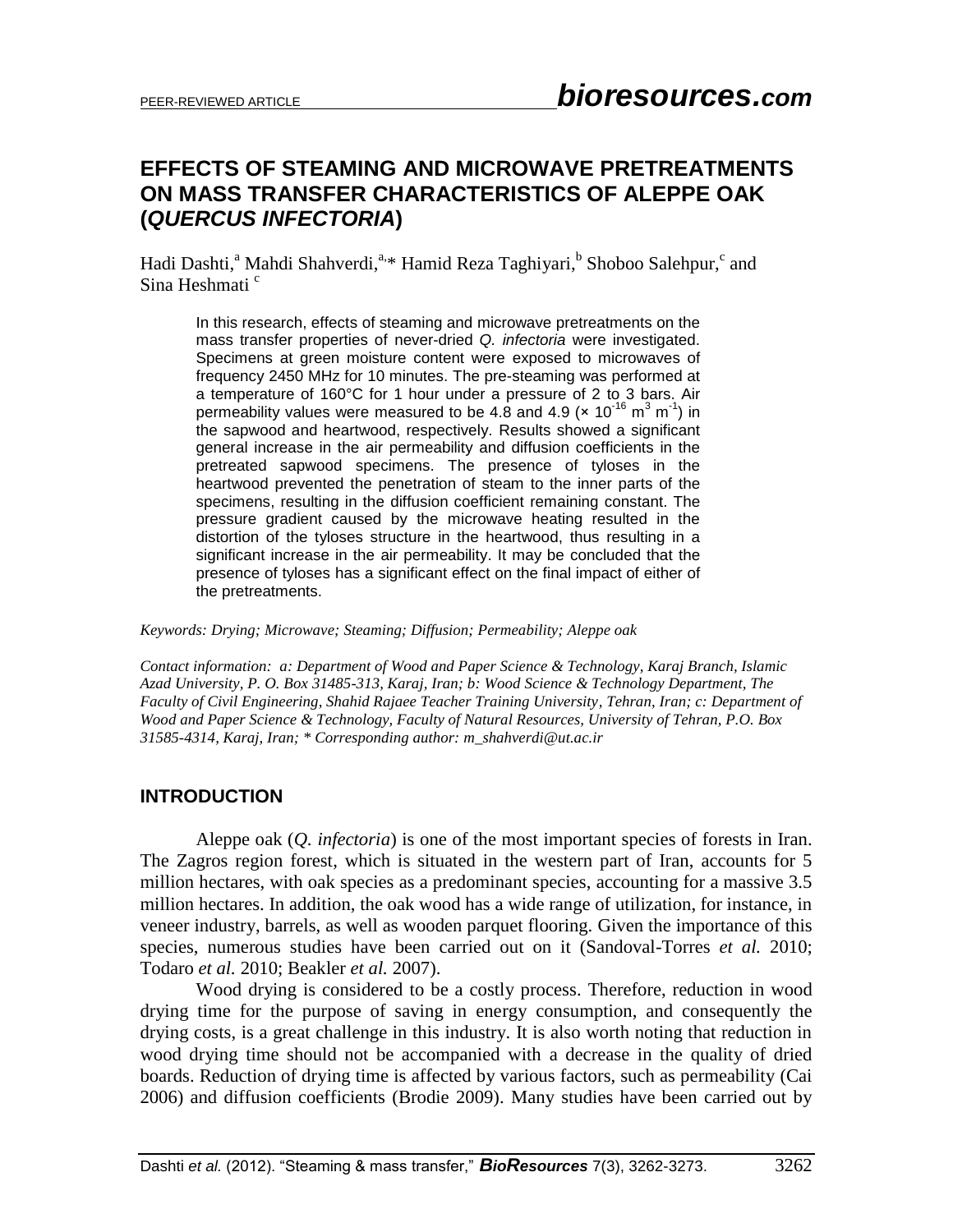means of different methods concerning an increase of these coefficients. In this regard, the pre-steaming method has drawn lots of attention to improve the mass transfer coefficients and consequently increase the rate of the drying process. The study of Kanagawa *et al.* (1992) revealed that steaming at low pressure (2 to 3 atm) could improve the permeability of Japanese cedar wood (*Cryptomeria japonica* L.). Alexiou *et al.* (1990) found that pre-steaming of regrowth *Eucalyptus pilularis* (blackbutt) can significantly increase the longitudinal permeability, as tyloses appeared unaltered. In another study, the effect of applying steam explosion on Mongolian oak and red oak was also evaluated (Ping *et al.* 2007). Their results revealed that permeability of treated specimens noticeably increased relative to the untreated ones. Choong *et al.* (1999) reported that prolonged steaming increased the moisture diffusivities of southern pine above and below the fiber saturation point (FSP), partially due to changes in the extractive distribution profile. Results of a study conducted by Harris *et al.* (1989) regarding the effect of steaming pre-treatment of red oak (*Quercus spp.*) showed that as a result of this treatment the moisture gradient decreased, while drying rate climbed. Ping and Zhang (2009) investigated the implications of pre-steaming on the two hardwood species of *Nothofagus* spp. and *Toona sinensis*. They mentioned that the transverse permeability of treated specimens as opposed to control ones increased significantly.

Another method, which has been considered for the sake of increasing the drying rate and improving mass transfer coefficients, is microwave treatment. Vinden and Torgovnikov (2000) showed that controlled use of powerful microwave energy for drying newly cut timbers of hardwoods can directly affect both permeability and density factors of wood due to producing early rupture in wooden ray cells. Results of studies by Liu (2005) indicated that wood drying by microwave led to improved permeability of birch wood, without any depression in modulus of elasticity (MOE) and modulus of rupture (MOR). Fei *et al.* (2003) and Zhao *et al.* (2003) reported that microwave pretreatment resulted in improved water vapor diffusion coefficient and reduced drying time of eucalyptus.

Nowadays, applying microwave and steaming treatments are of potential interest, and they are considered as common methods to improve the permeability and diffusion coefficients, as well as speed up the drying process. On the other hand, there is a dearth of research regarding microwave and steaming application as a pretreatment for increasing of mass transfer coefficients in oak wood. Hence, this research is aimed at evaluating the influence of these treatments to find a new possibility of enhancing the permeability and diffusion coefficients of Aleppe oak (*Q. infectoria*) wood.

# **EXPERIMENTAL**

## **Sampling**

Boards of Aleppe oak (*Q. infectoria*) were cut to bastard-grain with the thickness of 6 cm by length and width of 35 and 12 cm, respectively. Moisture content of the boards was 35 to 40%. Moreover, the specimens were separately provided from the sapwood and heartwood regions. Three replications were considered for each set of the experiments.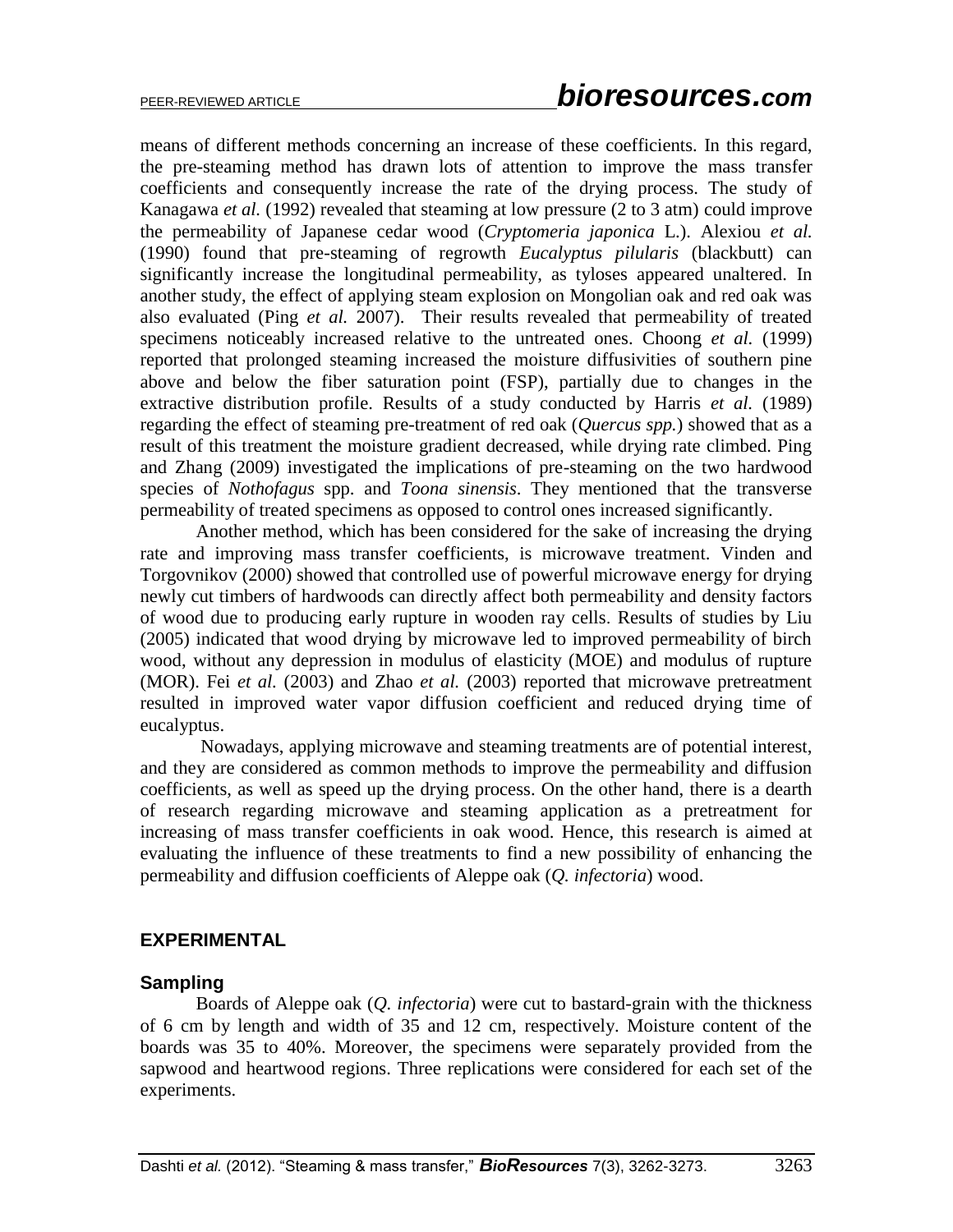#### **Steaming Pretreatment**

The steaming was done by means of a laboratory steaming vessel equipped with heat and pressure indicators. There was a tap for controlling the input steam and another one for controlling the pressure of the tank. The pre-steaming was performed at a temperature of 160°C for 1 hour under a pressure of 2 to 3 bars. After steaming, steam was also relieved gradually. Once the specimens were steamed, they were kept at environment temperature without air circulation for about 6 hours to prevent occurrence of crack or rupture and to create thermal and moisture equilibrium.

#### **Microwave Pretreatment**

Microwave pretreatment was performed for a total time period of 10 minutes. After placing the specimens inside the microwave oven (frequency of 2450 MHz), every minute microwave performance was stopped for a minute in order to prevent carbonization and occurrence of cracks as a result of quick moisture evaporation.

## **Drying Procedure and Internal Cracks**

After treating, cross sections of control specimens and pretreated ones were covered by oil-base paint so that moisture transfer took place only through their thickness and width. Subsequently, all specimens were dried with a convectional laboratory kiln at a constant temperature of 60°C and relative humidity (RH) of 50% up to the final MC of 10%.

Five samples with 2 cm thickness were cut from each of the dried board, and frequency of internal cracks was then evaluated.

## **Air Permeability Measurement**

Twenty cylindrical specimens, 18 mm in diameter and 10 mm in length, were taken from dried boards in the radial direction. The radial direction, in fact, was oriented through the thickness of the samples. The lateral surfaces of the specimens were coated with epoxy resin to prevent lateral flow. Air permeability was measured with a USPTOpatented apparatus No. 8,079,249 B2, approved by The Iranian Research Organization for Scientific and Technology under certificate No. 47022 (Taghiyari 2011; Taghiyari and Efhami 2011; Taghiyari *et al.* 2012; Taghiyari 2012). Figure 1 depicts a schematic of the experimental apparatus used for the air permeability measurement (Taghiyari *et al.* 2010; Taghiyari and Sarvari Samadi 2010). This apparatus applies the falling water displacement method (Siau 1995) to measure the air permeability in specimens. The specific permeability (*K*) was calculated using Siau's equations (Siau 1995),

$$
K = \eta \cdot k_{s} \tag{1}
$$

where *K* is the specific permeability  $(m^3 m^{-1})$ ,  $\eta$  is the viscosity of air  $(\eta =1.81 \times 10^{-5} \text{ Pa s})$ , and  $k_g$  is the superficial permeability, which can be determined as follows,

$$
k_{g} = \frac{\alpha V_{d} CL (P_{\text{atm}} - \beta z)}{\beta t A \bar{z} (P_{\text{atm}} - \gamma \bar{z})}
$$
(2)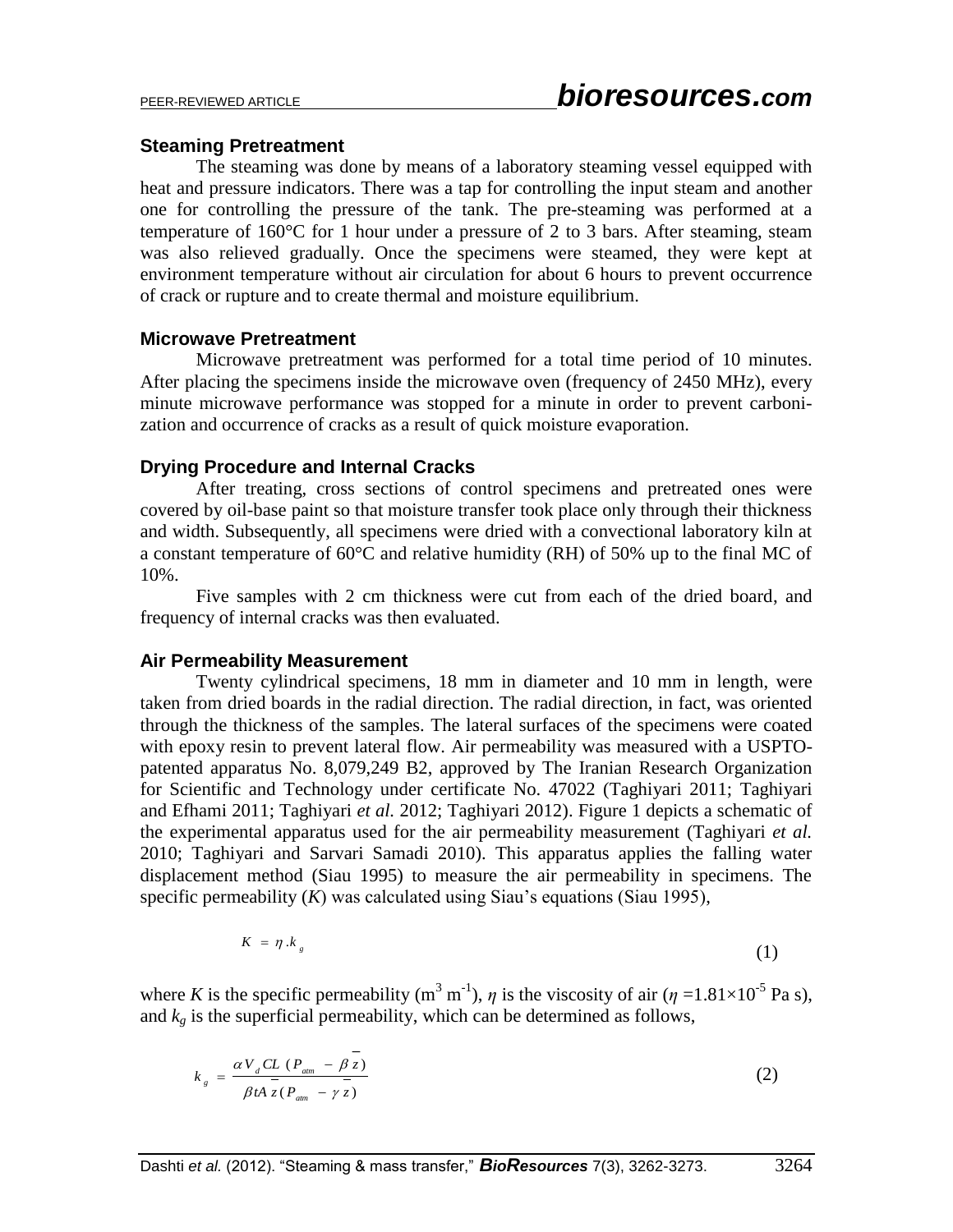where  $k_g$  is the superficial gas permeability coefficient (m<sup>2</sup>/ Pa s),  $V_d$  is the volume of apparatus between points 1 and 2 (m<sup>3</sup>),  $P_{atm}$  is the atmospheric pressure (m Hg), *L* is the length of wood specimen (m), *z* is the average height of water over surface of reservoir during period of measurement (m),  $\vec{A}$  is the cross sectional area of wood specimen (m<sup>2</sup>),  $t$ is the time (s), values of α, β, and γ are given in Siau (1995), and *C* is the correction factor for gas expansion as a result of change in static head and viscosity of water. The parameter of *C* can be calculated using Equation 3,

$$
C = 1 + \frac{\beta V_r z}{V_d (P_{am} - \beta z)}
$$
\n
$$
(3)
$$

where *Vr* is the total volume of apparatus above point 1 [including volume of hoses]  $(m<sup>3</sup>)$ and *Δz* is the change in height of water during time (m).



**Fig. 1.** Schematic view of the air permeability measurement apparatus (Taghiyari & Sarvari Samadi 2010) (USPTO No. US 8,079,249, B2; Pub. No. 2010/0281951 A1)

## **Water Vapor Diffusivity Measurement**

Water vapor diffusivity measurement was carried out on the same specimens used for the air permeability test. The cup method was used to measure the diffusion coefficient. The method is based on Fick's law of diffusion in steady-state conditions. Before placing the sample in the cup, silicone-based grease was applied on the lateral surfaces of the specimen to avoid any flow in the microporous layer formed between the sample and rubber surface. The saturated salt solution of sodium chloride (NaCl) was used to control the relative humidity inside the cup at about 75%. After preparation, the cups were placed inside a climatic chamber set at 65% RH. Water vapor diffuses from inside the cup with a higher  $RH_2$  (75%) to outside with a lower  $RH_1$  (65%). The cups were weighed every 24 h until a constant weight was reached. Then, the dimensionless diffusivity *f* was calculated according to the following formula,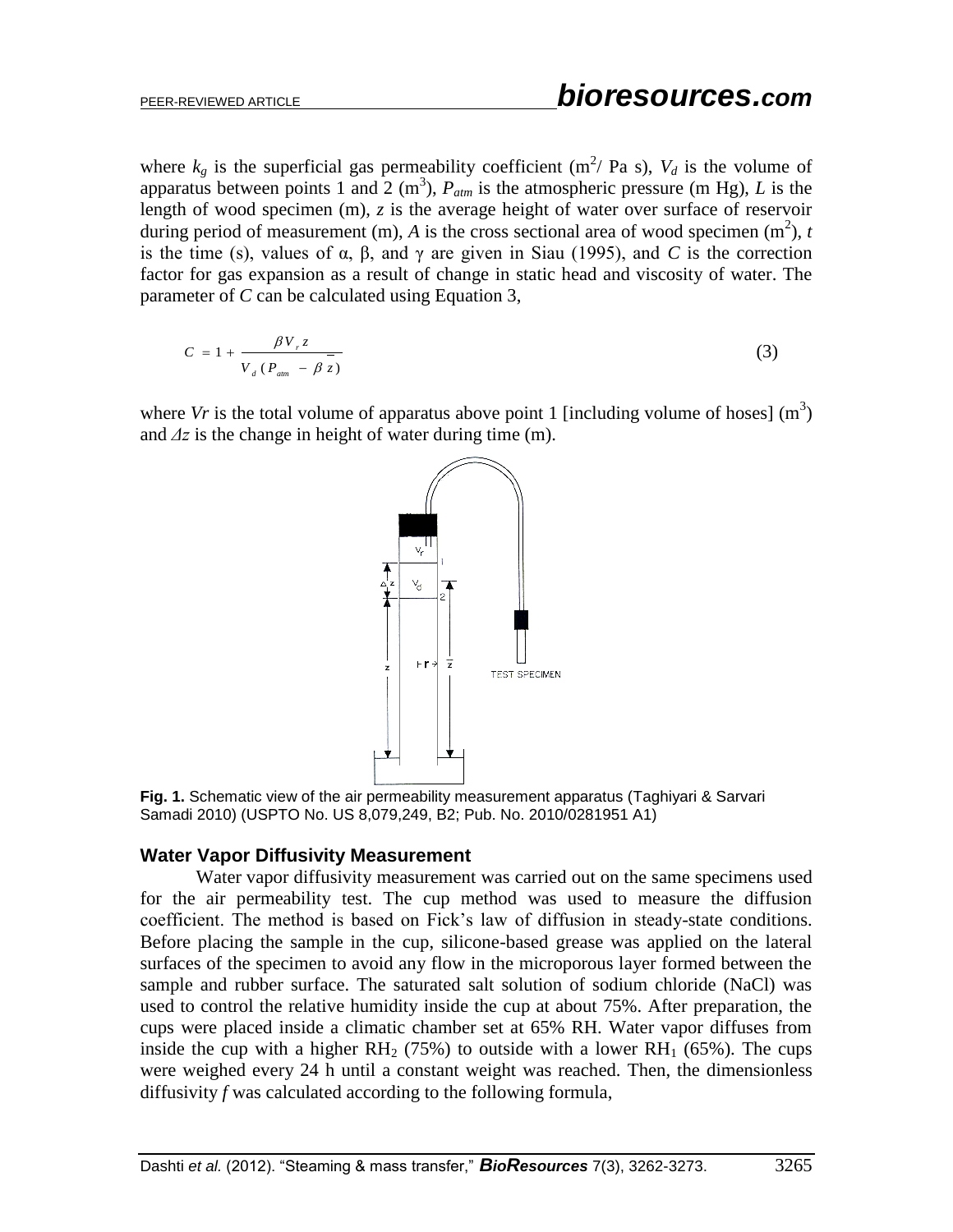$$
f = \frac{Q}{D_v A} \times \frac{L}{\left(RH_2 - RH_1\right)P_{vs}(T)} \times \frac{RT}{M_v}
$$
\n<sup>(4)</sup>

where Q is the measured mass flux  $(kg.s^{-1})$ , A is the cross section of the specimen  $(m^2)$ ,  $M_{\nu}$  is the molar weight of vapor (kg.mole<sup>-1</sup>),  $RH_{I}$  is the relative humidity inside the climatic chamber,  $RH_2$  is the relative humidity inside the cup,  $R$  is the constant of perfect gas, *L* is the specimen thickness (m),  $P_{VS}$  is the pressure of saturated water vapor in temperature of  $T(K)$ , and  $D_V$  is the binary diffusion coefficient of water vapor in air.

#### **Chemical Analyses**

To determine chemical composition, the specimens were ground in Wiley mill to pass a 40-mesh screen. Then, prior to determination of the holocellulose and lignin contents, wood flour was extracted with acetone overnight in a Soxhlet extractor. Lignin and holocellulose contents of each specimen were analyzed according to TAPPI T 204cm-97 and TAPPI T 249cm-75 standards, respectively. In addition, water-soluble and acetone-soluble extractive contents were also determined based on TAPPI standard methods, TAPPI T 207cm-99, and TAPPI T 222cm-98, respectively. It is also worth noting that chemical analyses were performed in the superficial layers of the specimens, with the thickness of 5 mm, to determine the effects of applied treatments on the movement of extractives and also changes in other chemical compositions.

## **RESULTS AND DISCUSSION**

## **Air Permeability**

Results of the present study revealed that microwave treatment had no statistically significant effect on radial permeability in both sapwood and heartwood treated specimens. However, a pronounced difference was observed between the mean values of the control and microwave-treated heartwood specimens (Fig. 3). In fact, the high statistical variance in the air permeability, which is the natural property of solid woods (Taghiyari *et al.* 2010; Taghiyari and Sarvari Samadi 2010), did not allow the difference between the two treatments of control and microwave-treated specimens to be revealed. The increase in the air permeability of the heartwood specimens can be rooted in the distortion of tyloses in the heartwood by microwave pretreatment (Fig. 4b). The microwaves increased the temperature of the inner parts of the specimens, causing the water content to be abruptly evaporated in this part; the resulting pressure gradient between the inner part and the surrounding environment gave rise to rapid high flow, causing part of the tyloses structure to become distorted and torn out. This process ended up in the easier fluid flow and the consequent increase in the air permeability. Similar increasing results in fluid flow caused by microwave pretreatment were also reported in other research projects; some studies (Lu *et al.* 1994; Zhao *et al.* 2003; Yu *et al.* 2002) have also indicated that wood pretreatment by microwave heating destroys the pore structure in the cell walls, which in turn leads to an improved fluid flow within the treated woods. Furthermore, as a result of microwave pretreatment and, consequently, the internal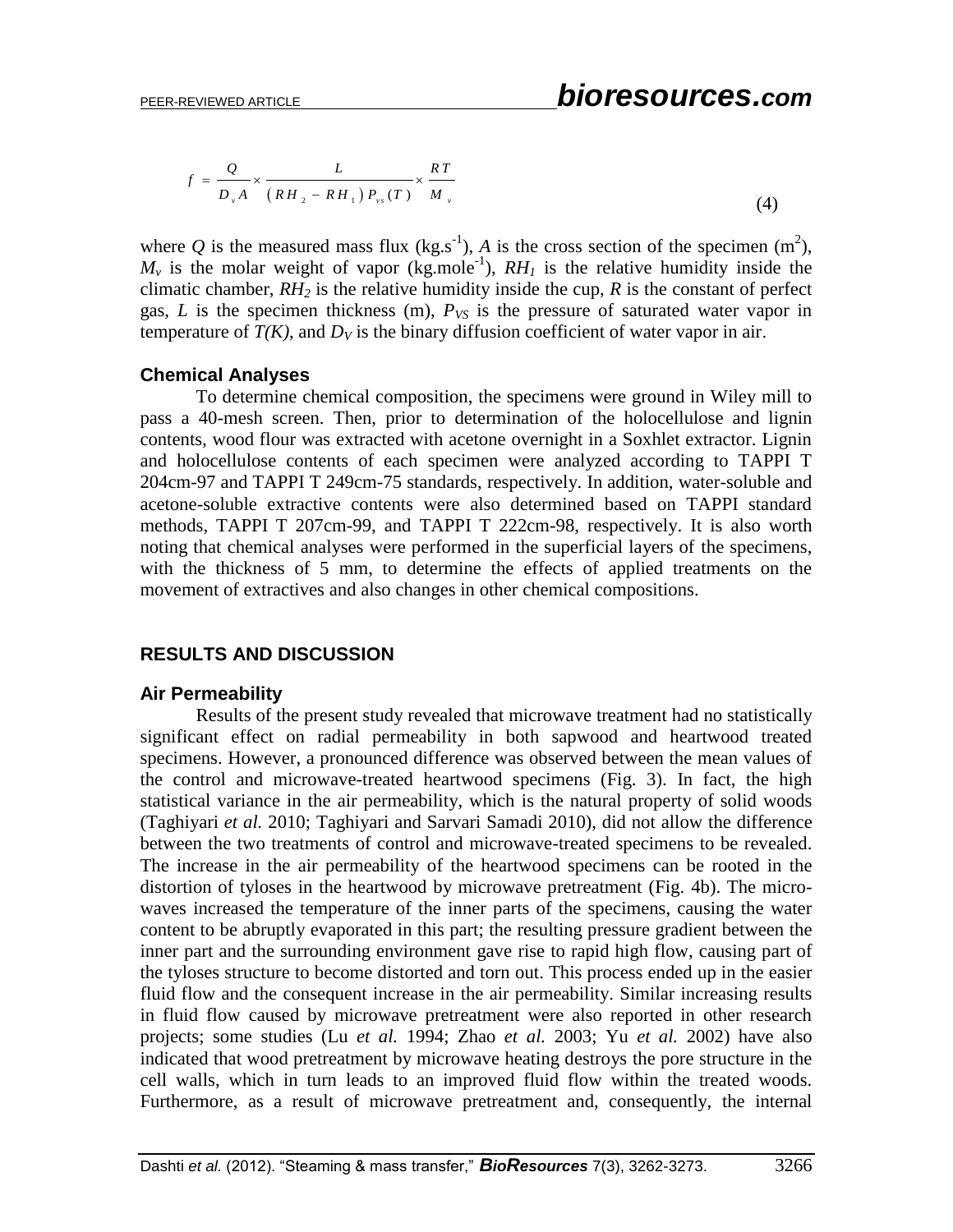pressures induced by quick moisture evaporation, microscopic checks developed in the cell walls, which lead to facilitation of the fluid flow within wood structure (Kanagawa *et al.* 1992; Li *et al.* 2010).

The obtained results also showed that steaming pretreatment increased the air permeability coefficient in both the sapwood and heartwood specimens of *Q. infectoria* (Figs. 2 and 3). Permeability of steamed-specimens of sapwood was 22.9% more than that of control ones; the mean permeability coefficient was increased from 4.8 to 5.9  $m<sup>2</sup>$  $(10^{-16})$ . The number of superficial and internal cracks increased noticeably in the steampretreated specimens in comparison to that of the control ones (Tables 1 and 2). These cracks have facilitated fluid flow through the steam-treated specimens, resulting in the increase in air permeability.



**Fig. 2.** Radial permeability of the sapwood for different treatments of control, microwavepretreated, and steam-pretreated ( $\times$  10<sup>-16</sup> m<sup>3</sup> m<sup>-1</sup>)



**Fig. 3.** Radial permeability of the heartwood for different treatments of control, microwavepretreated, and steam-pretreated ( $\times$  10<sup>-16</sup> m<sup>3</sup> m<sup>-1</sup>)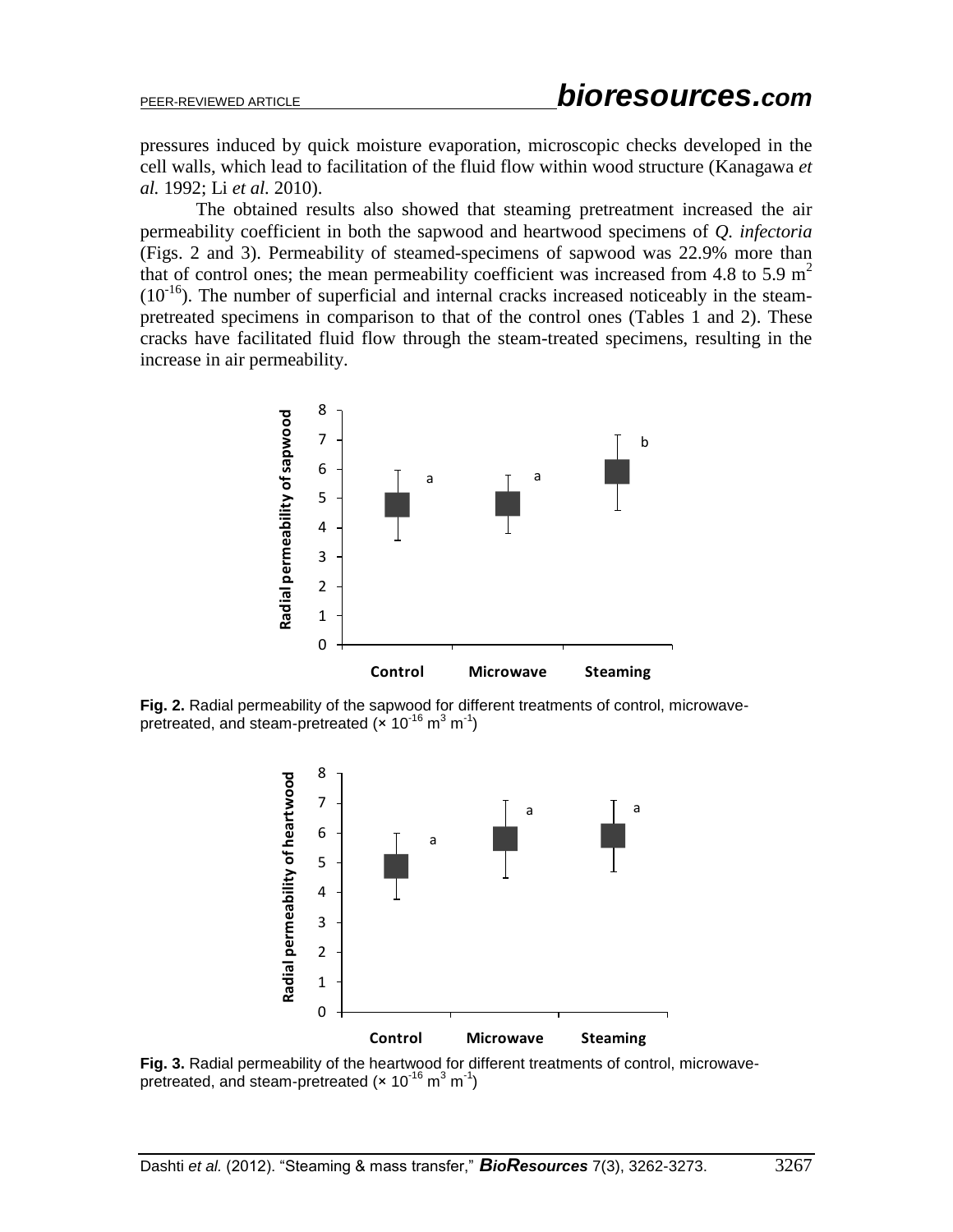| Crack length<br>(mm) | Control<br>specimen | Microwave<br>treated<br>specimen | Steamed<br>specimen |
|----------------------|---------------------|----------------------------------|---------------------|
| $1 - 10$             | 2                   |                                  | 13                  |
| $11 - 20$            |                     |                                  | 3                   |
| $21 - 30$            |                     | U                                |                     |

#### **Table 1.** Intensity of Internal Cracks in the Control and Pre-treated Specimens

**Table 2.** Intensity of Superficial Cracks in the Control and Pre-treated Specimens

| Crack length<br>(mm) | Control<br>specimen | Microwave<br>treated<br>specimen | Steamed<br>specimen |
|----------------------|---------------------|----------------------------------|---------------------|
| $1 - 30$             | З                   | 2                                |                     |
| $31 - 60$            | O                   |                                  |                     |
| 61-90                | 0                   |                                  |                     |



**Fig. 4.** Light microscope feature of sapwood (a) and heartwood (b) of *Q. infectoria* (arrows show the tyloses blocking the way for fluid flow)

## **Diffusion Coefficient**

The cups for measurement of the diffusion coefficient reached a nearly constant weight change after 15 days for both sapwood and heartwood specimens. The mean weight depressions of the cups containing sapwood and heartwood were 0.0218 and 0.0185 g, respectively. The mean diffusion coefficient of the heartwood specimens was 2.35  $\pm$  0.32 (10<sup>-7</sup>), and that of the sapwood was 3.6  $\pm$  0.39 (10<sup>-7</sup>) (Figs. 5 to 6). A prior study suggests that water vapor diffusion depends on the cell wall thickness and the amount of substance it contains, that is, the density (Perre 2007; Tarmian *et al.* 2012).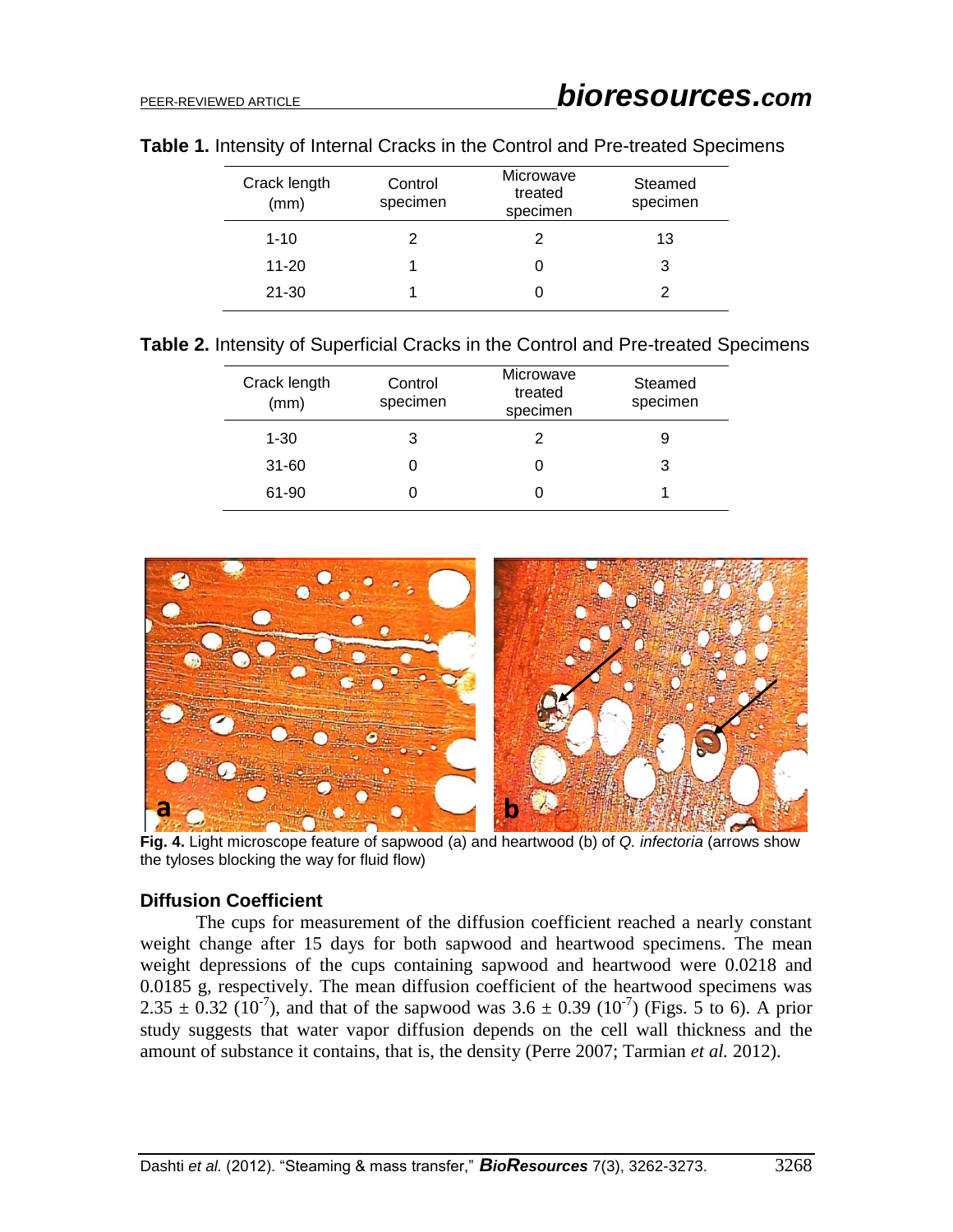Based on the previous studies, hemicelluloses can enhance the rate of water vapor diffusivity through wood (Siau 1984; Tarmian *et al.* 2012). This means that any reduction or destruction in hemicelluloses structure of the cell walls lowers the water vapor diffusivity rate through wood. In this connection, many studies have also reported the great impact of the period of steaming on fluid flow (Schmidt 1982a, b; Kubinsky and Ifju 1974; Oltean *et al.* 2007). The same results were observed in the steam-treated sapwood specimens in the present study. However, as to the steam-treated heartwood specimens, the presence of tyloses, as well as the low steaming time, lessened the flow of steam, and consequently the amount of steam penetrated to the inner parts of the specimens decreased, resulting in the low change in the diffusion coefficient of heartwood (Fig. 6).

Chemical analyses revealed that the amount of holocellulose and lignin in the presteamed sapwood specimens decreased (Table 3). The temperature of 160°C and the pressure of 2 to 3 bars resulted in chemical degradation, particularly in the holocellulose content, decreasing it by about 4% compared to the corresponding control specimens. This change in the chemical composition of the steam-treated specimens may be considered the root of the change in the diffusion coefficient. Similar conclusions have been made by Zhang and Cai (2008).

The high pressure gradient between the inner part and outer layer of the specimens caused by the microwave heating and abrupt evaporation of water tore out part of the tyloses structure, resulting in the significant increase in the diffusion coefficient of the heartwood (Fig. 6). A similar increase in diffusion coefficient has been also reported in *Eucalyptus* (Fei *et al.* 2003). However, the effect of microwave pretreatment on the diffusion coefficient of sapwood was significantly lower (Fig. 7) due to the lack of tyloses in the sapwood (Fig. 4a). It can therefore be concluded that the structure of woody cells and components can significantly affect the impact of microwave pretreatment on the diffusion coefficient of the specimens.



**Fig. 5.** Radial diffusion coefficient in the sapwood treated specimens toward the control ones  $(x 10^{-7})$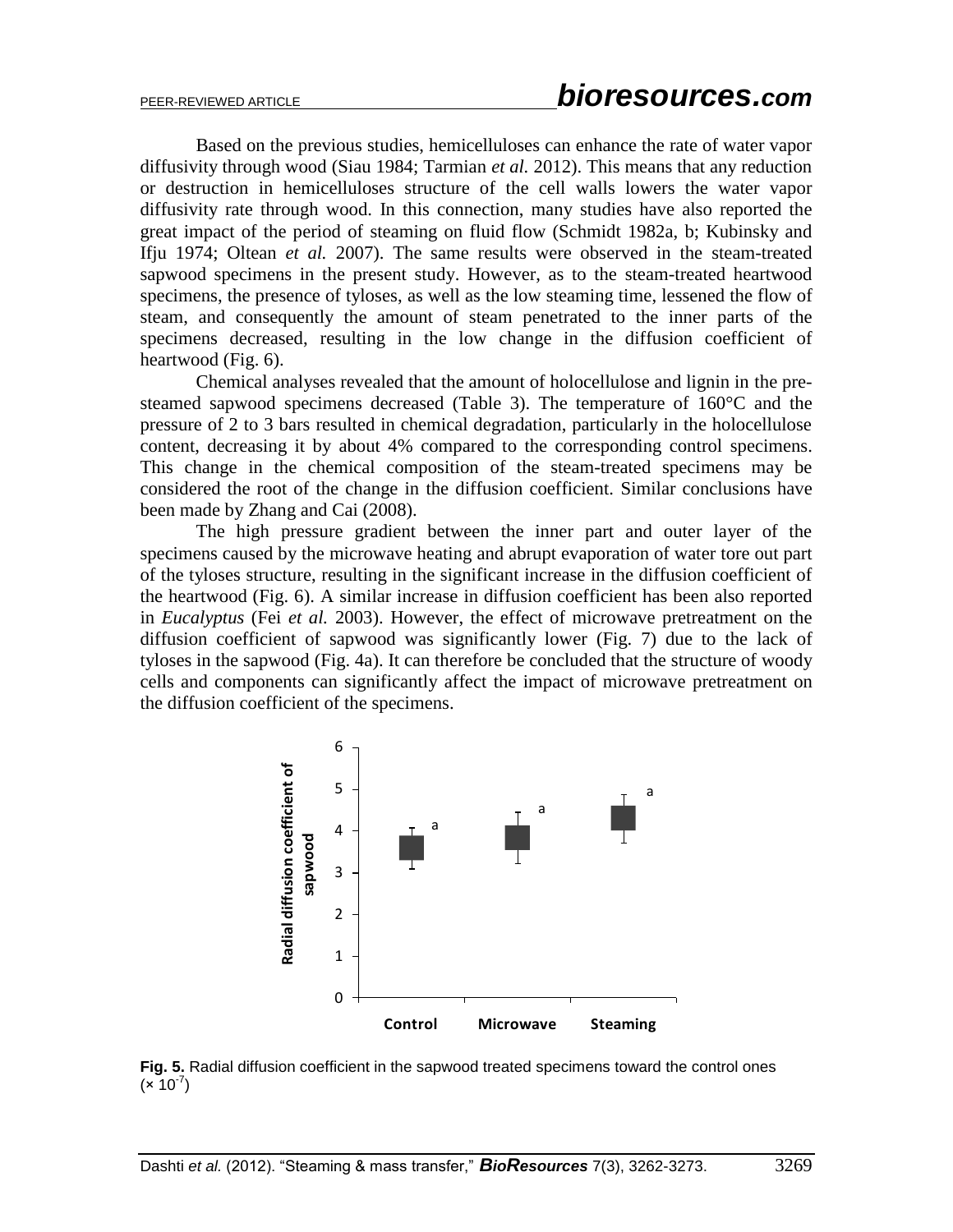

**Fig. 6.** Radial diffusion coefficient in the heartwood treated specimens toward the control ones  $(x 10^{-7})$ 

| Treatment | Acetone-soluble<br>extractives (%) | Water-soluble<br>extractives (%) | Holocellulose<br>(%) | Lignin $(%)$ |
|-----------|------------------------------------|----------------------------------|----------------------|--------------|
| Control   | 10.30                              | 4.84                             | 67.20                | 28.00        |
| Microwave | 11.70                              | 4.42                             | 66.80                | 28.00        |

Steaming 11.14 3.85 62.40 27.00

## **CONCLUSIONS**

- 1. The pretreatment drying system significantly affects the final results in the air permeability and diffusion coefficients of oak wood specimens.
- 2. Distortion of the tyloses structure in the heartwood of oak by the microwave drying system would result in a significant increase in the air permeability and diffusion coefficients.
- 3. Steam pretreatment significantly increased air permeability and diffusion coefficients by the cracks it makes in the internal and external parts of the specimens, as well the change in the chemical composition of oak wood.
- 4. Tyloses in the heartwood of oak react differently in different pretreatments. In microwave pretreatment, tyloses are torn out and therefore facilitate fluid flow resulting in the increase in the air permeability of oak. However, in the steaming pretreatment, they prevent steam to enter the inner parts of the specimens resulting in keeping the diffusion coefficient constant.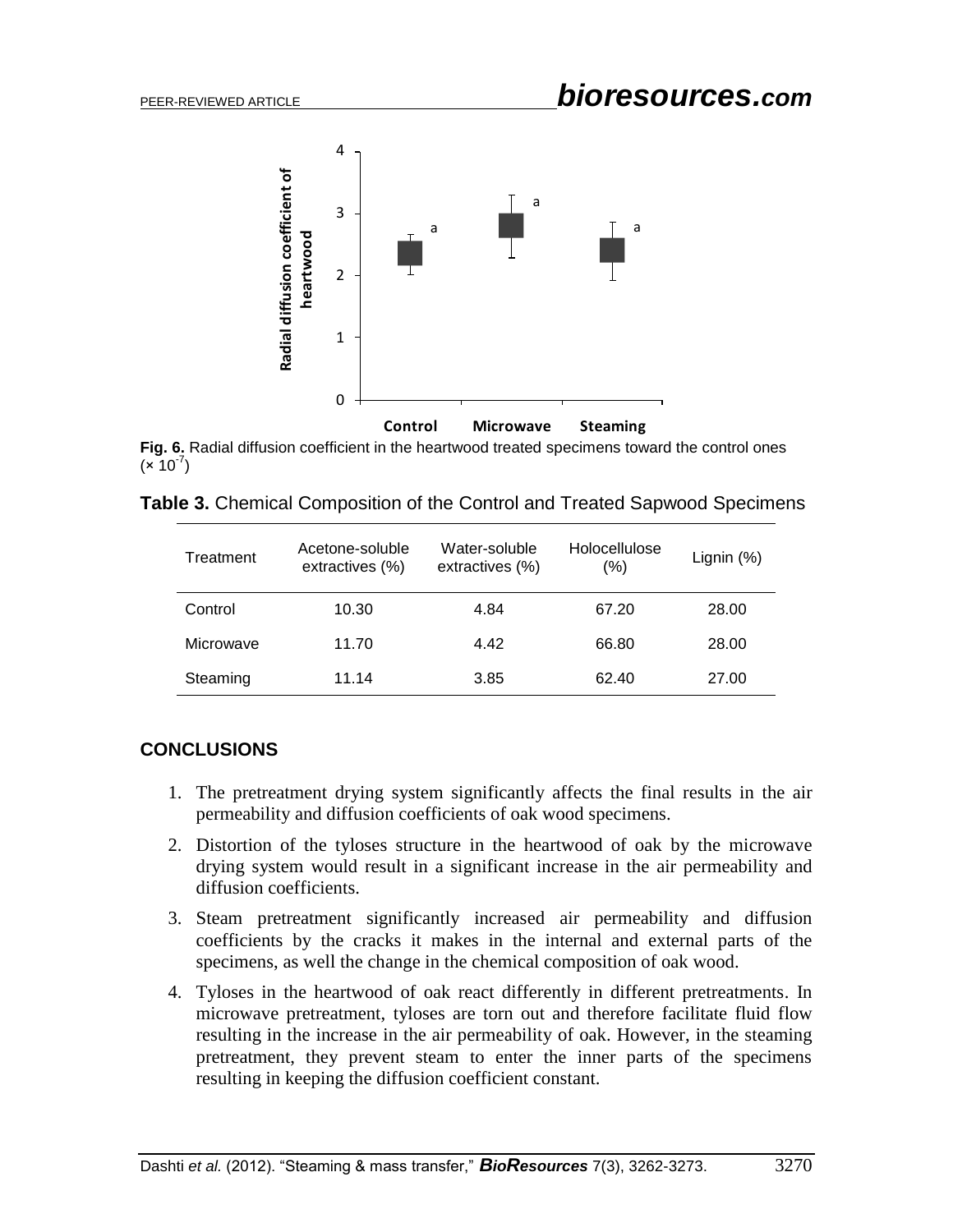# **REFERENCES CITED**

- Alexiou, P. M., Wilkins, A. P., and Hartley, J. (1990a). "Effect of presteaming on drying rate wood anatomy and shrinkage of regrowth *Eucalyptus pilularis* Sm," *Wood Sci. Technol*. 24, 103-110.
- Beakler, B. W., Blankenhorn, P. R., Brown, N. R., Scholl, M. S., and Stover, L. R. (2007). "Quantification of the VOCs released during kiln-drying red oak and white oak lumber," *Forest Products Journal* 57(11), 27-32.
- Brodie, G. (2009). "Innovative wood drying: Applying microwave and solar technologies to wood drying," Saarbrücken, Germany: VDM Verlag Dr. Muller Aktiengesellschaft & Co. KG, 2008. UniM Dookie 674.38 BROD.
- Cai, L. (2006). "Using steam explosion to improve the dryability of wet pocket wood," *Forest Products Journal* 56(7/8), 75-78.
- Choong, E. T., Shupe, T. F., and Chen, Y. (1999). "Effect of steaming and hot-water soaking on extractive distribution and moisture diffusivity in southern pine during drying," *Wood and Fiber Science* 31(2), 143-150.
- Fei, B. H., Jiang, Z. H., and Wang, X. M. (2003). "Drying characteristic of pretreatment plantation Eucalypt," In: Proceedings of 9th Wood Drying Symposiums in China, China.
- Kanagawa,Y., Hayashi, K., and Yasuzima, M. (1992). "Improvement of dryability by local steam explosion for Japanese cedar," Proceedings of the 3rd IUFRO Wood Drying Conference, 269-276.
- Kubinsky, E., and Ifju, G. (1974). "Influence of steaming on the properties of red oak Part II. Changes in shrinkage and related properties," *J. Wood Science* 7(2), 103-110.
- Li, X., Lu, K., Lin, L., Zhou, Y., Cai, Z., and Fu, F. (2010). "Fundamental characteristics of microwave explosion pretreatment of wood. I. Properties of temperature development," *For. Stud. China* 12(1), 9-13.
- Li, X., Zhang, B., Li, W., and Li, Y. (2005). "Research on the effect of microwave pretreatment on moisture diffusion coefficient of wood," *Wood Sci. Technol*. 39, 521- 528.
- Liu, H. H., Wang, Q. W., Yang, L., Jiang, T., and Cai, Y. C. (2005). "Modification of larch wood by intensive microwave irradiation," *J. For. Res.* 16(3), 237-24.
- Lu, J. X., Bao, F. C., Jiang, X., and Zhou, M. (1994). "Effect of steaming on the permeability of wood," *Scientia Silvae Sci.* 30(4), 352-357.
- Oltean, L., Teischinger, A., and Hansmann, C. (2007). "Influence of temperature on cracking and mechanical properties of wood during wood drying **–** A review," *BioResources* 2(4), 789-811.
- Perre, P. (2007). *Fundamentals of Wood Drying*, European COST, A.R.BO.LOR.
- Ping, M., Zhuang, S. Z., Liu, J., and Liu, B. (2007). "Effects of steaming explosion treatment on the permeability of lumber," *Journal of Nanjing Forestry University (Natural Sciences Edition)* 3.
- Ping, M., and Zhang, W. J. (2009). "Effect of steaming treatment on transverse permeability of wood," *Journal of Nanjing Forestry University (Natural Sciences Edition)* 2.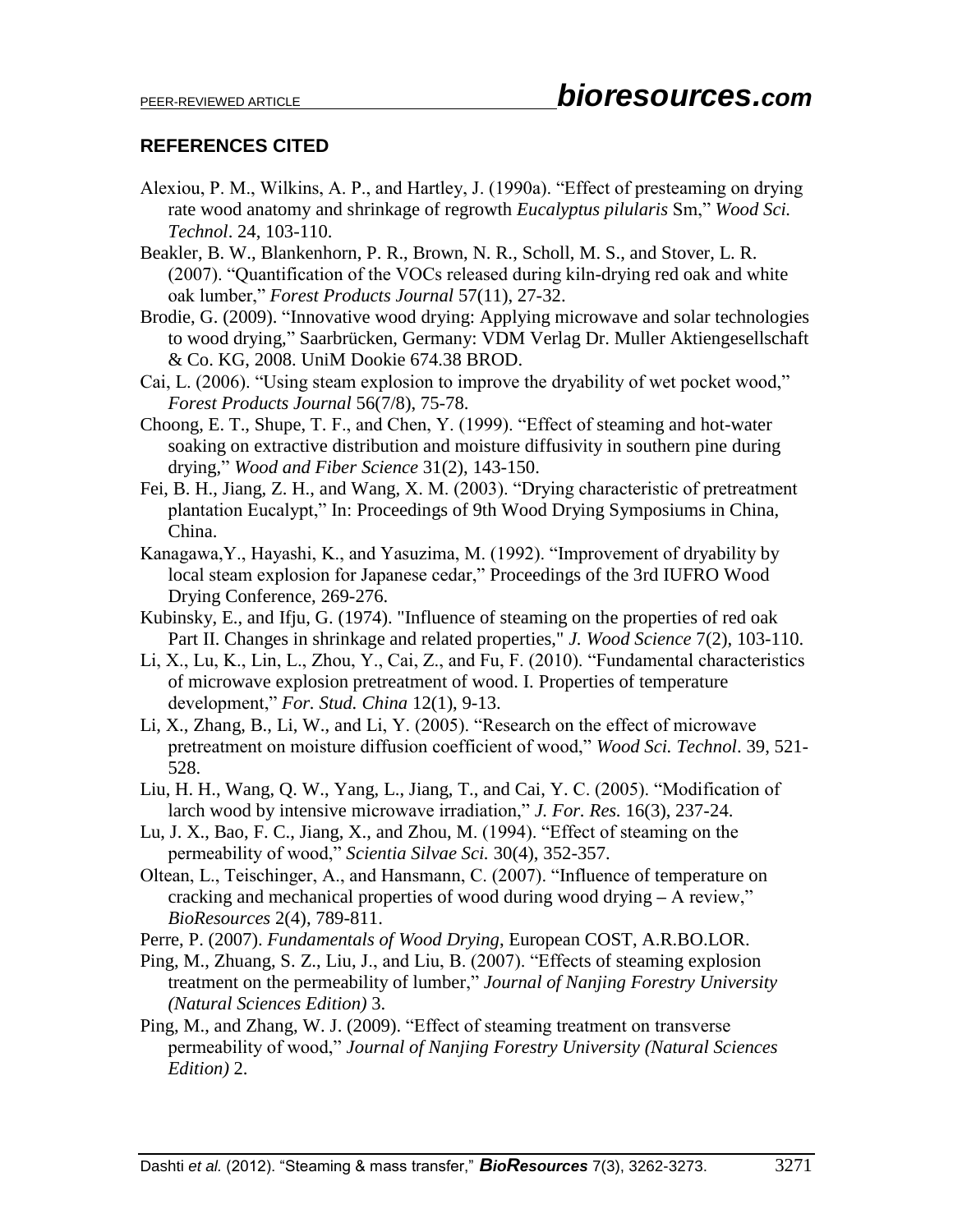- Sandoval-Torres, S., Jomaa, W., Marc, F., and Puiggali, J. R. (2010). "Colour alteration and chemistry changes in oak wood (*Quercus pedunculata* Ehrh) during plain vacuum drying," *Wood Science and Technology*, Published online 01 October 2010.
- Schmidt, K. (1982a). "Auswirkungen verschiedener Parameter beim Dampfen von Rotbuchenholz, 1. Teil," *Holzforschung und Holzverwertung* 34(4), 47-51.
- Schmidt, K. (1982b). "Auswirkungen verschiedener Parameter beim Dampfen von Rotbuchenholz, 2. Teil," *Holzforschung und Holzverwertung* 34(4), 65-69.
- Siau, J. F. (1984). *Transport Processes in Wood*, Springer-Verlag, New York, NY.
- Siau, J. F. (1995). *Wood: Influence of Moisture on Physical Properties*, Department of Wood Science and Forest Products, Virginia Polytechnic Institute and State University, USA.
- Taghiyari, H. R., Karimi, A. N., Parsapajouh, D., and Pourtahmasi, K. (2010). "Study on the longitudinal gas permeability of juvenile wood and mature wood," *Special Topics & Reviews in Porous Media, Begell House Production* 1(1), 31-38.
- Taghiyari, H. R., and Sarvari Samadi, Y. (2010). "Ultimate length for reporting gas permeability of *Carpinus betulus* wood," *Special Topics & Reviews in Porous Media, Begell House Production* 1(4), 345-351.
- Taghiyari, H. R. (2011). "Effects of nano-silver on gas and liquid permeability of particleboard," *Digest Journal of Nanomaterials and Biostructures (DJNB)* 6(4), 1517-1525.
- Taghiyari, H. R., and Efhami, D. (2011). "Diameter increment response of *Populus nigra var. betulifolia* induced by alfalfa," *Austrian Journal of Forest Science* 128(2), 113- 127.
- Taghiyari, H. R., Layeghi, M., and Aminzadeh Liyafooee, F. (2012). "Effects of dry ice on gas permeability of nano-silver-impregnated *Populus nigra* and *Fagus orientalis*," *IET Nanobiotechnology* Doi: 10.1049/iet.nbt.2011.0048.
- Taghiyari, H. R. (2012). "Correlation between gas and liquid permeabilities in some nano-silver-impregnated and untreated hardwoods," *Journal of Tropical Forest Science* (*JTFS*) 24(2), 249-255.
- Tarmian, A., Remond, R., Dashti, H., and Perre, P. (2012). "Moisture diffusion coefficient of reaction woods: Compression wood of *Picea abies* L. and tension wood of *Fagus sylvatica* L.," *Wood Science Technology* 46, 405-417.
- Todaro, L., Zuccaro, L., Marra, M., Basso, B., and Scopa, A. (2010). "Steaming effects on selected wood properties of Turkey oak by spectral analysis," *Wood Science and Technology*, Published online 5 October 2010.
- Vinden, P., and Torgovnikov, G. (2000). "The physical manipulation of wood properties using microwave," In: proceedings of international conference of IUFRO, eds., Tasmania, Australia.
- Yu, Z. M., Zhao, L., and Li, W. J. (2002). "Study on permeable mechanism with dyestuff during wood dyeing," *J. Beijing Forest Univ.* 24(1), 79-82.
- Zhang, Y., and Cai, L. (2008). "Impact of heating speed on permeability of sub-alpine fir," *Wood Sci. Technol*. 42, 241-250.